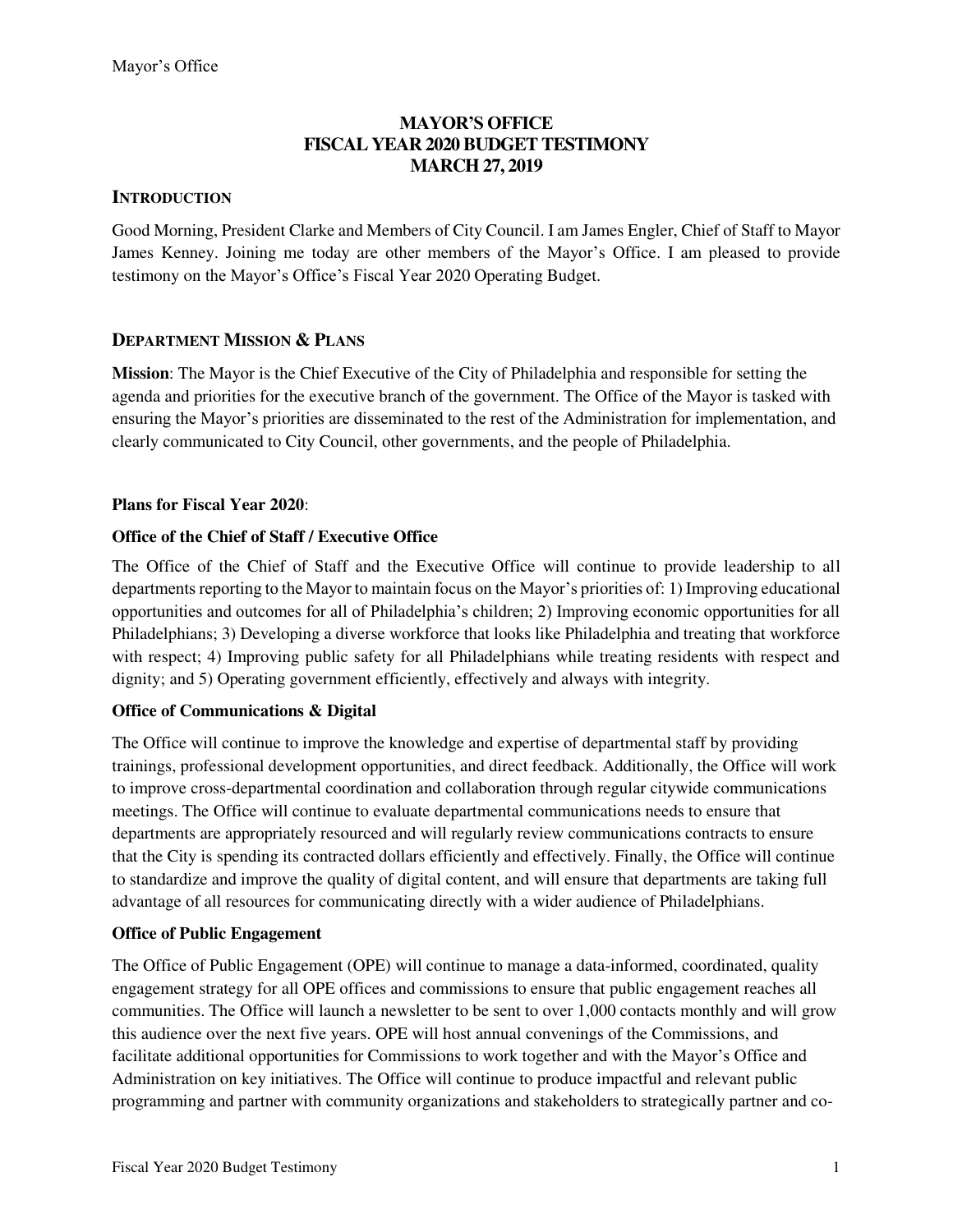produce programming and events that are relevant to community concerns and aligned with Administration priorities and initiatives.

Additionally, the Office will employ more survey methods more consistently to gather feedback from commissions and communities to ensure information provided is relevant and useful and to ascertain if communities are utilizing certain City programs and resources. With the addition of a citywide engagement manager, the Office will conduct an interdepartmental survey of engagement activity in FY20 to further tailor internal trainings in engagement methods and build more departmental participation in ongoing engagement tracking. The Office will continue to engage with members of the Mayor's Volunteer Corps, and, when possible, utilize the corps for projects and activities that support Administration priorities and departmental initiatives.

## **Office of Policy, Legislation and Intergovernmental Affairs**

This office will continue to work with the Mayor, Cabinet members, and department heads to establish and implement legislative and policy priorities. The Mayor's Office will also continue to partner with City Council to better coordinate the legislative process, ensuring that critical issues are given the necessary support to pass effective legislation and implement best practices. The Office will work to ensure that the City maintains productive working relationships with representatives at the local, state, and federal levels to advance the priorities of the Administration and represent the interests of the people of Philadelphia.

Through the work of the policy team, GovLabPHL will continue to develop innovative, data-driven and evidence-based practices to address common municipal challenges. Additional pilot projects will be rolled out using behavioral economics, service design, and trauma-informed care. In implementing these projects, GovLabPHL will continue to encourage collaboration across departments and academia. GovLabPHL will also work to further disseminate its findings through the creation and publication of toolkits, available within the City and to the public, increased utilization of social media platforms, and the publication of quarterly blogs.

#### **Office of Diversity and Inclusion**

The Proposed Five Year Plan adds funding to the Mayor's Office to continue work on the ADA Accessibility Study. This study includes surveying over 600 city structures for compliance with the ADA. Additionally, city policies will be updated to better comply with the ADA and make Philadelphia a better place for people with disabilities. The Office of Diversity and Inclusion (ODI) will also complete all four phases of the ADA study by 2024, and will create a transition plan that will guide the City in its efforts to be compliant with Title II of the ADA around policies, procedures, and with City buildings. ODI will continue work to make the City's workforce reflect the diversity of the City by providing resources around recruitment and workforce planning to City departments. ODI will continue working collaboratively with OEO and the City Treasurer's Office regarding lending practices of authorized depositories. ODI, along with the Department of Commerce review reports on these practices developed by the Treasurer's consultant, and develop changes based on those findings. The Office will also work to make the City a more inclusive place to work by expanding training to additional employees around bias, LGBTQ+ competency, disability competency, and ADA compliance, and also by giving employees a chance to provide feedback through City Resource Groups.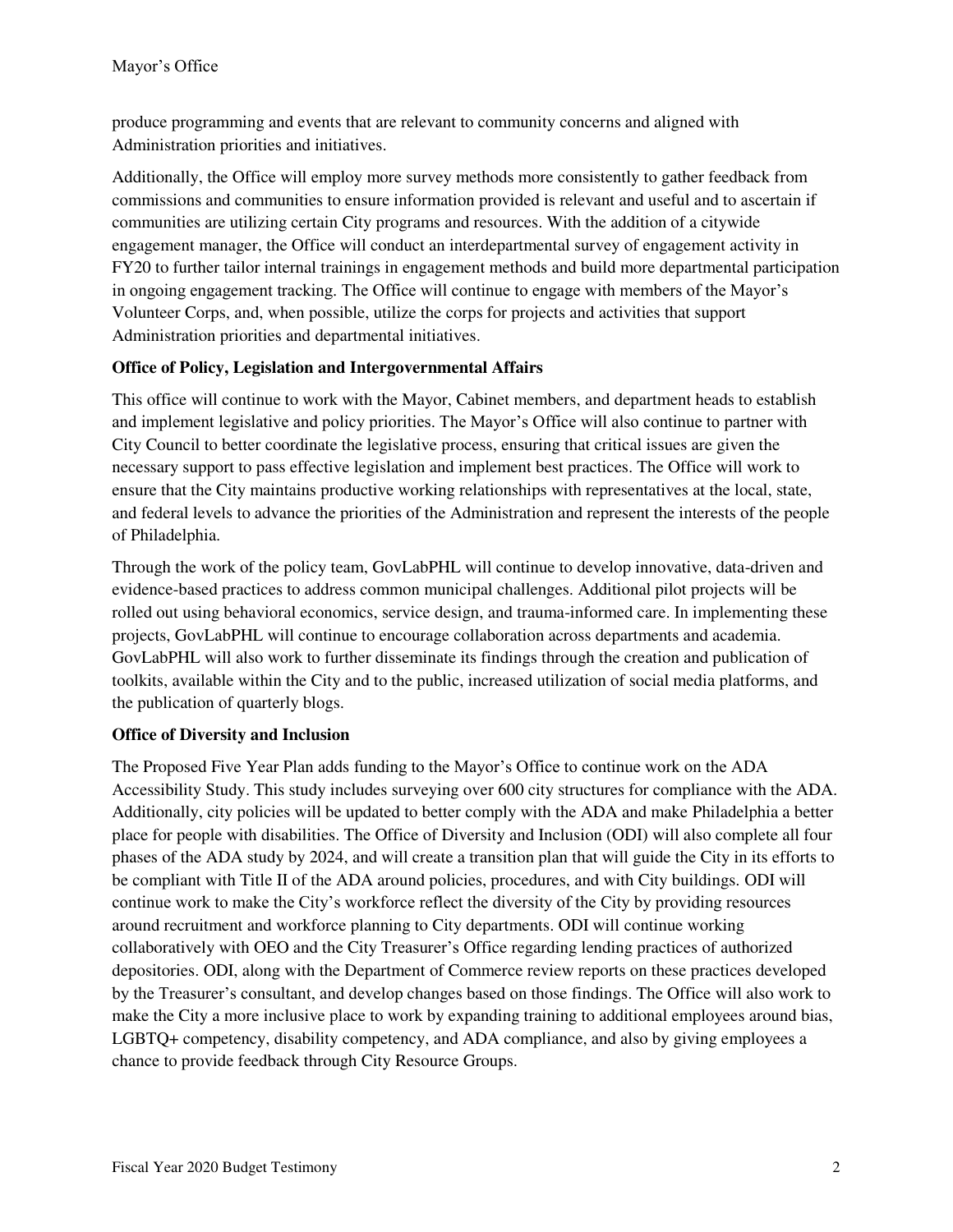ODI will work to better leverage the convening power of the Mayor's Office by consistently meeting with the newly formed Diversity Advisory Council, which is comprised of thought leaders around diversity and inclusion, and by using the existing structures of the Mayor's Commission on People with Disabilities and the Mayor's Commission on LGBT Affairs. These outward-facing offices will continue to host community conversations around relevant issues facing their constituencies, and will publish and update resource guides for issues that their communities commonly face.

## **Integrity Office**

The Office will continue its primary focus to serve as an advisor to the Mayor, employees within the Executive Branch, members of Boards and Commissions, vendors and the public about laws, policies, regulations, and Executive Orders related to integrity, transparency and accountability. This will be accomplished through written and oral communications, social media outreach, additional Executive Orders and internal and external trainings. Through its membership in the Council on Governmental Ethics Laws (COGEL), the office will keep up-to-date on best practices in other federal, state and local governmental agencies, with an eye towards possible implementation in Philadelphia. Bi-annual Employee Ethics Surveys will be taken in FY21 and FY23 to gauge employees' knowledge of the City's ethics policies and the resources available to answer questions and report complaints, as well as to assess their overall satisfaction with the City's ethical culture. The office will continue to monitor, review, investigate, and, if necessary, create or recommend policies and procedures to ensure that operations within the Executive Branch comply with the law and are conducted in an open and transparent manner. Notably, the Office will provide ongoing oversight of the Administration's signature initiatives funded by the beverage tax: Rebuild, PHLpreK and Community Schools; as well as Philadelphia Code Chapter 17- 1400 compliance issues. Finally, the Office will ensure that the Mayor and top Administration officials complete annual ethics refresher trainings and Financial Disclosure Statement filings and will post the Statements on the Records Department website to make them more accessible to the public.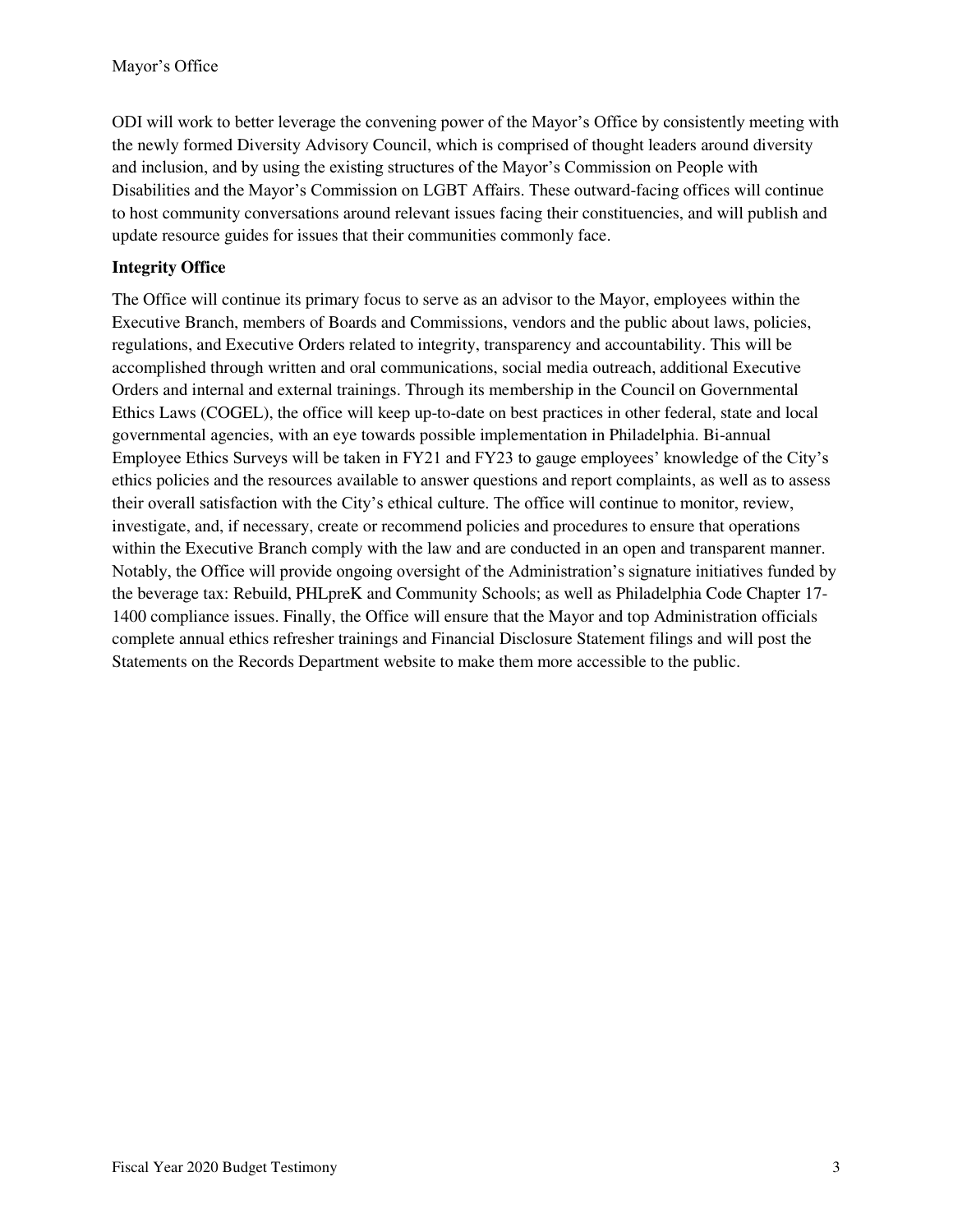# **BUDGET SUMMARY & OTHER BUDGET DRIVERS**

| <b>Staff Demographics Summary (as of November 2018)</b> |           |          |           |          |  |  |
|---------------------------------------------------------|-----------|----------|-----------|----------|--|--|
|                                                         | Total     | Minority | White     | Female   |  |  |
| Number of Full-Time Staff                               | 50        | 33       | 17        | 36       |  |  |
| Number of Exempt Staff <sup>1</sup>                     | 16        | 13       | 3         | 12       |  |  |
| Number of Executive Staff (deputy)<br>level and above)  | 34        | 20       | 14        | 24       |  |  |
| Average Salary, Full-Time Staff                         | \$88,352  | \$79,029 | \$106,448 | \$84,339 |  |  |
| Average Salary, Exempt Staff <sup>1</sup>               | \$53,508  | \$53,838 | \$52,079  | \$54,540 |  |  |
| Average Salary, Executive Staff                         | \$104,748 | \$95,403 | \$118,099 | \$99,239 |  |  |
| Median Salary, Full-Time Staff                          | \$77,250  | \$75,000 | \$105,000 | \$76,125 |  |  |
| Median Salary, Exempt Staff <sup>1</sup>                | \$51,720  | \$51,940 | \$51,236  | \$51,720 |  |  |
| Median Salary, Executive Staff                          | \$102,500 | \$91,350 | \$107,750 | \$98,925 |  |  |

| <b>Employment Levels (as of November 2018)</b>             |                            |          |  |  |  |
|------------------------------------------------------------|----------------------------|----------|--|--|--|
|                                                            | Budgeted in<br><b>FY19</b> |          |  |  |  |
| Number of Full-Time Positions                              | 53                         | 50       |  |  |  |
| Number of Part-Time Positions                              | 2                          | 2        |  |  |  |
| Number of Exempt Positions                                 | 53                         | 50       |  |  |  |
| Number of Executive Positions (deputy)<br>level and above) | 34                         | 34       |  |  |  |
| Average Salary of All Full-Time<br>Positions               | \$85,345                   | \$86,734 |  |  |  |
| Median Salary of All Full-Time Positions                   | \$77,250                   | \$77.250 |  |  |  |

| <b>General Fund Financial Summary by Class</b>    |                |                    |                |                    |                |                  |
|---------------------------------------------------|----------------|--------------------|----------------|--------------------|----------------|------------------|
|                                                   | FY18 Original  | FY18 Actual        | FY19 Original  | FY19 Estimated     | FY20 Proposed  | Difference:      |
|                                                   | Appropriations | <b>Obligations</b> | Appropriations | <b>Obligations</b> | Appropriations | <b>FY20-FY19</b> |
| Class 100 - Employee Compensation                 | \$3,835,550    | \$3,487,719        | \$4,605,862    | \$4,817,851        | \$5,263,827    | \$445,976        |
| Class 200 - Purchase of Services                  | \$743,046      | \$590,976          | \$682,465      | \$682,465          | \$684,965      | \$2,500          |
| Class $300/400$ - Materials, Supplies & Equipment | \$55.545       | \$17,765           | \$27,841       | \$27,841           | \$34.841       | \$7,000          |
| Class 500 - Contributions                         | \$0            | \$1,500            | \$0            |                    | \$0            | \$0              |
|                                                   | \$4,634,141    | \$4,097,960        | \$5,316,168    | \$5,528,157        | \$5,983,633    | \$455,476        |

 $\overline{a}$ 

<sup>&</sup>lt;sup>1</sup> Since all staff in the Mayor's Office are Exempt, for purposes of this chart, Exempt Staff represent employees who are not counted as Executive Staff.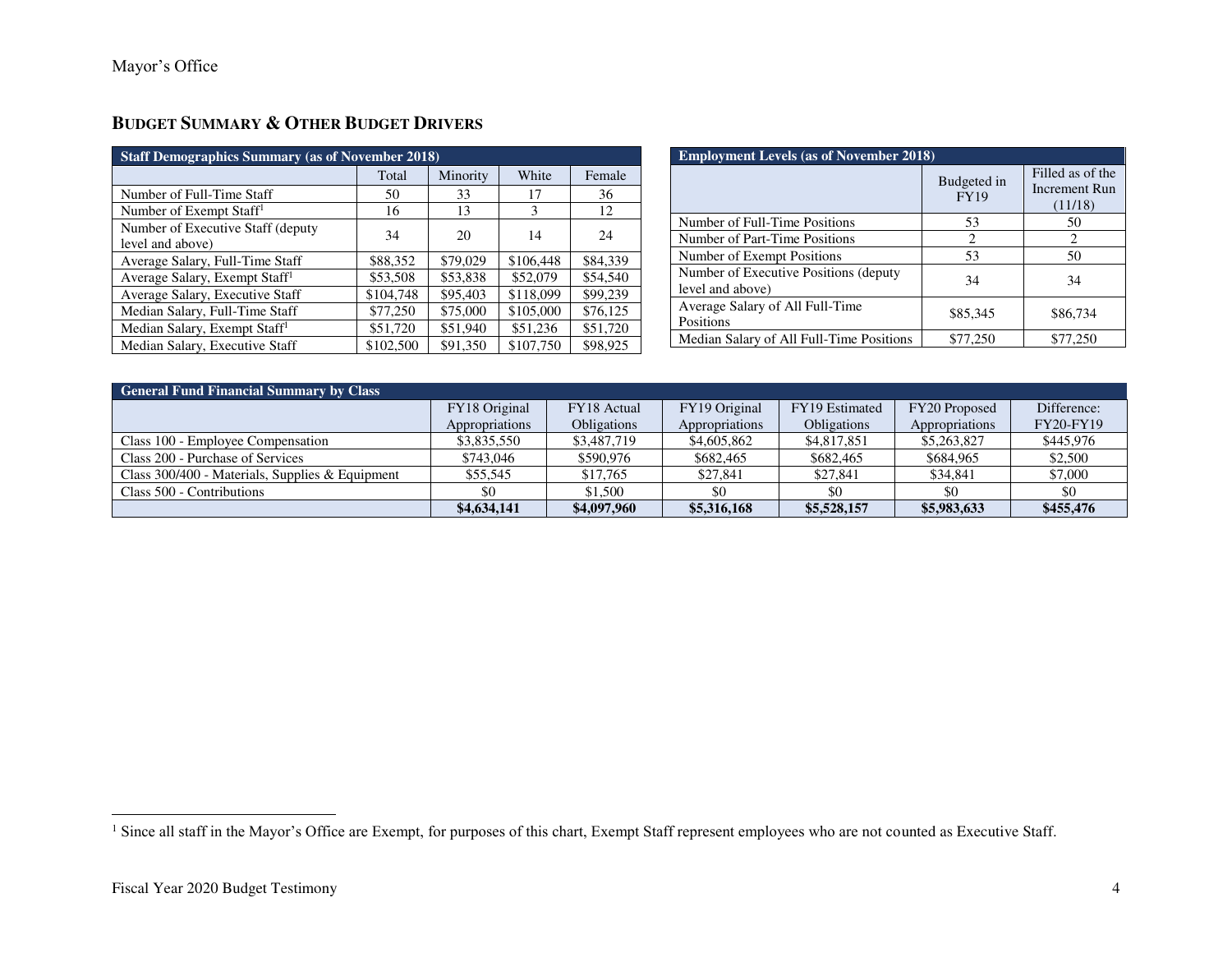| <b>Contracts Summary (Professional Services only)</b> |             |             |             |             |           |                       |
|-------------------------------------------------------|-------------|-------------|-------------|-------------|-----------|-----------------------|
|                                                       | <b>FY14</b> | <b>FY15</b> | <b>FY16</b> | <b>FY17</b> | FY18      | FY19 YTD<br>(Q1 & Q2) |
| Total amount of contracts                             | \$728,983   | \$534,652   | \$756,064   | \$153,666   | \$390,000 | \$195,000             |
| Total amount to M/W/DSBE                              | \$291,560   | \$240,415   | \$278,000   | \$53,666    | \$275,000 | \$137,500             |
| <b>Participation Rate</b>                             | 40%         | 45%         | 37%         | 35%         | 71%       | 71%                   |

| <b>Total M/W/DSBE Contract Participation Goal (Public Works; Services, Supplies</b><br>& Equipment: and Professional Services combined) |  |  |  |  |  |  |
|-----------------------------------------------------------------------------------------------------------------------------------------|--|--|--|--|--|--|
| <b>FY19</b><br>FY20<br><b>FY18</b>                                                                                                      |  |  |  |  |  |  |
| $35\%^2$<br>M/W/DSBE Contract Participation Goal<br>25%<br>35%                                                                          |  |  |  |  |  |  |

<sup>&</sup>lt;sup>2</sup> Estimate.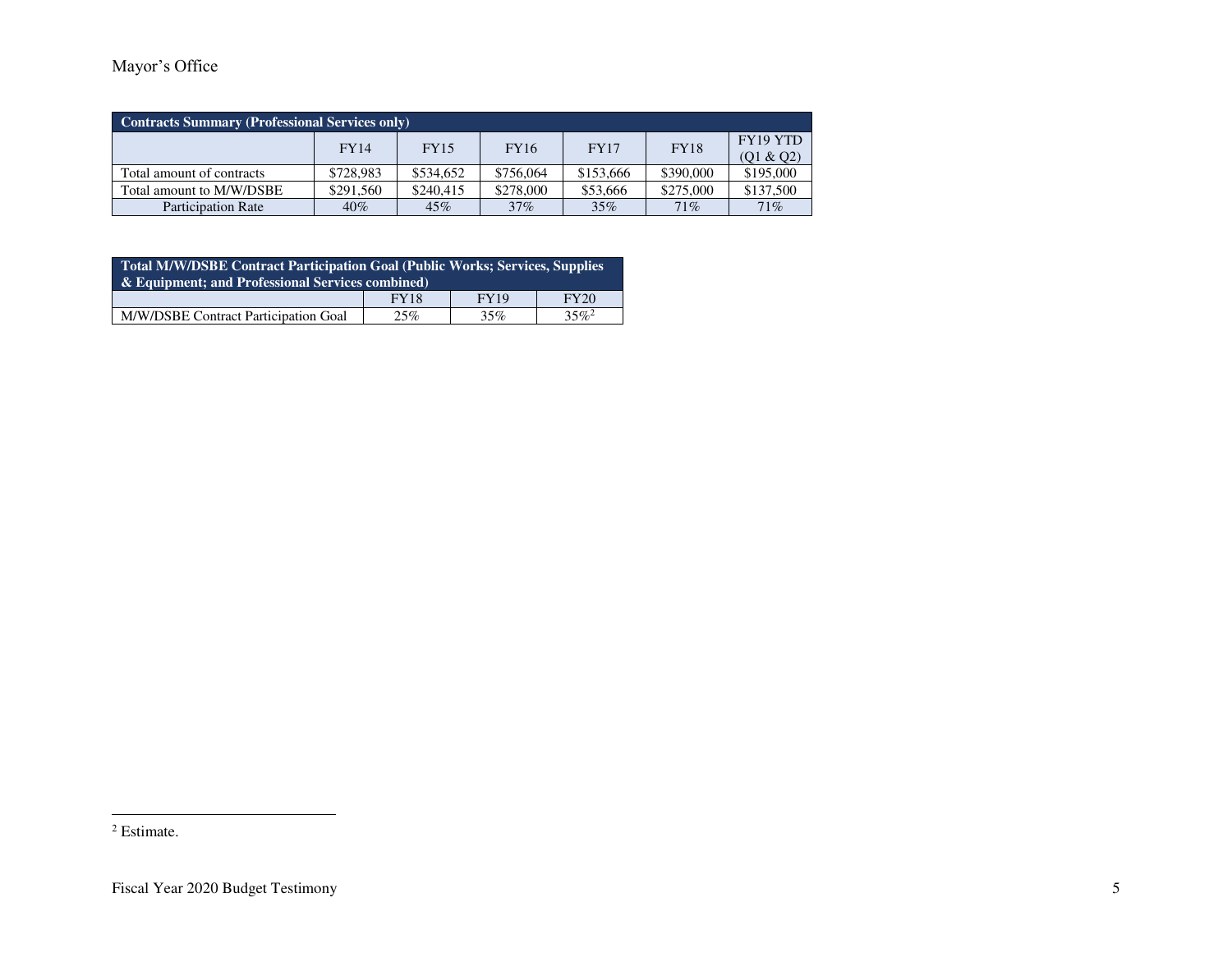## **PROPOSED BUDGET OVERVIEW**

#### **Proposed Funding Request**:

The proposed Fiscal Year 2020 General Fund budget totals \$5,983,633 an increase of \$455,476 over Fiscal Year 2019 estimated obligation levels. This increase is primarily due to hiring of additional staff and additional funding needed for the ADA Study.

The proposed budget includes:

- \$5,263,827 in Class 100, a \$445,976 increase over FY19. This funding will allow us to hire additional staff in the Office of Public Engagement including a Director of Faith Based Initiatives and Public Engagement Coordinators. It will also allow us to hire additional staff in the Policy and Legislative Affairs Office as well as retain employees in other units.
- \$684,965 in Class 200, an increase of \$2,500 from FY19. This funding is needed for the ADA study we are currently conducting.
- \$34,841 in Class 300/400, a \$7,500 increase over FY19. This funding will be used for supplies of all of our units.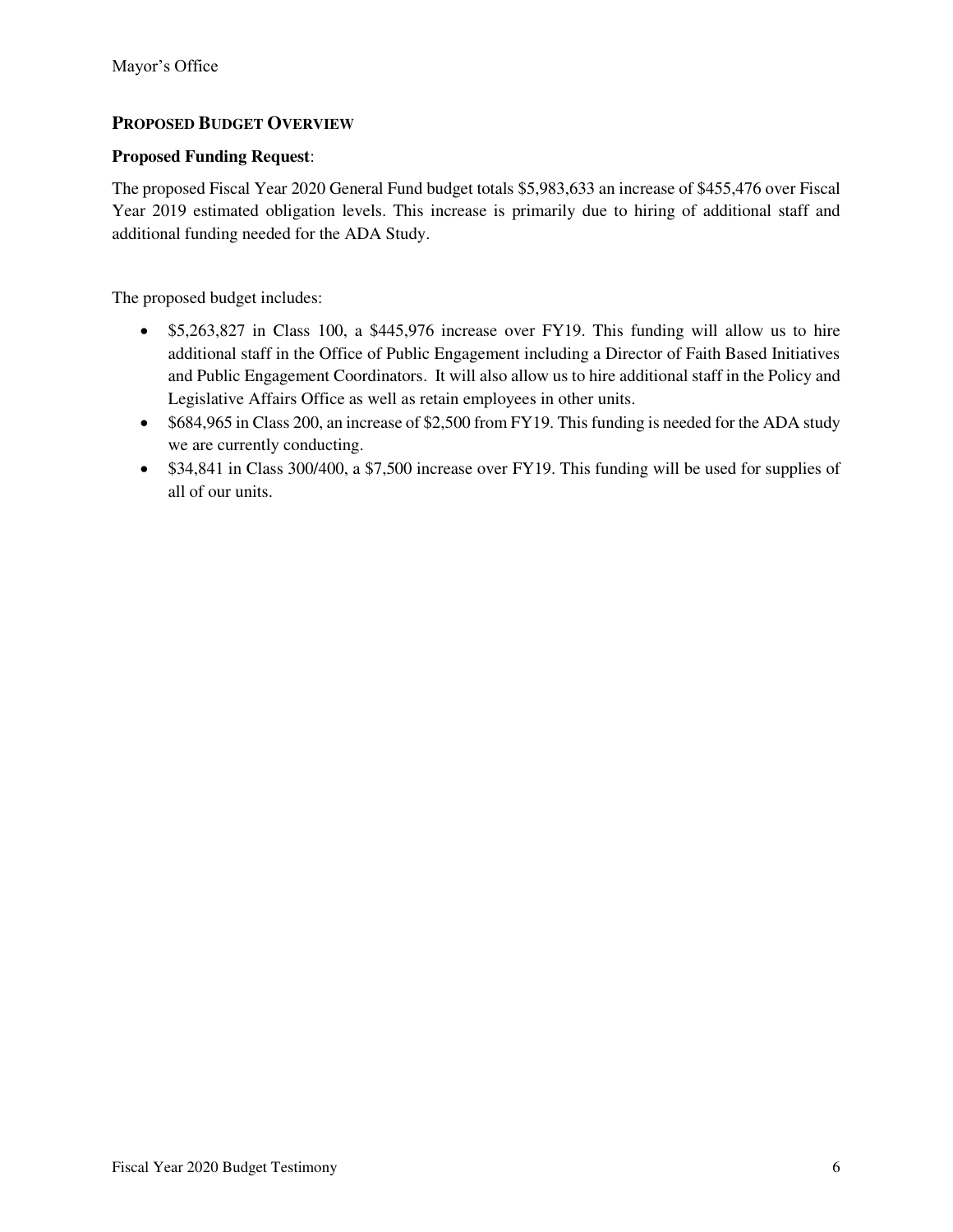## **STAFFING LEVELS**

The department is requesting 59 budgeted positions for FY20, an increase of 6 over FY19.

This funding will allow us to hire additional staff in the Office of Public Engagement including a Director of Faith Based Initiatives and Public Engagement Coordinators. It will also allow us to hire additional staff in the Policy and Legislative Affairs Office as well as retain employees in other units.

#### **NEW HIRES**

| New Hires (from $7/1/2018$ to $11/25/18$ ) |  |  |  |  |
|--------------------------------------------|--|--|--|--|
| <b>Total Number of New Hires</b>           |  |  |  |  |
| White                                      |  |  |  |  |
| Total                                      |  |  |  |  |

We have hired 4 males and 2 females since November, 2018. Both females are in executive positions.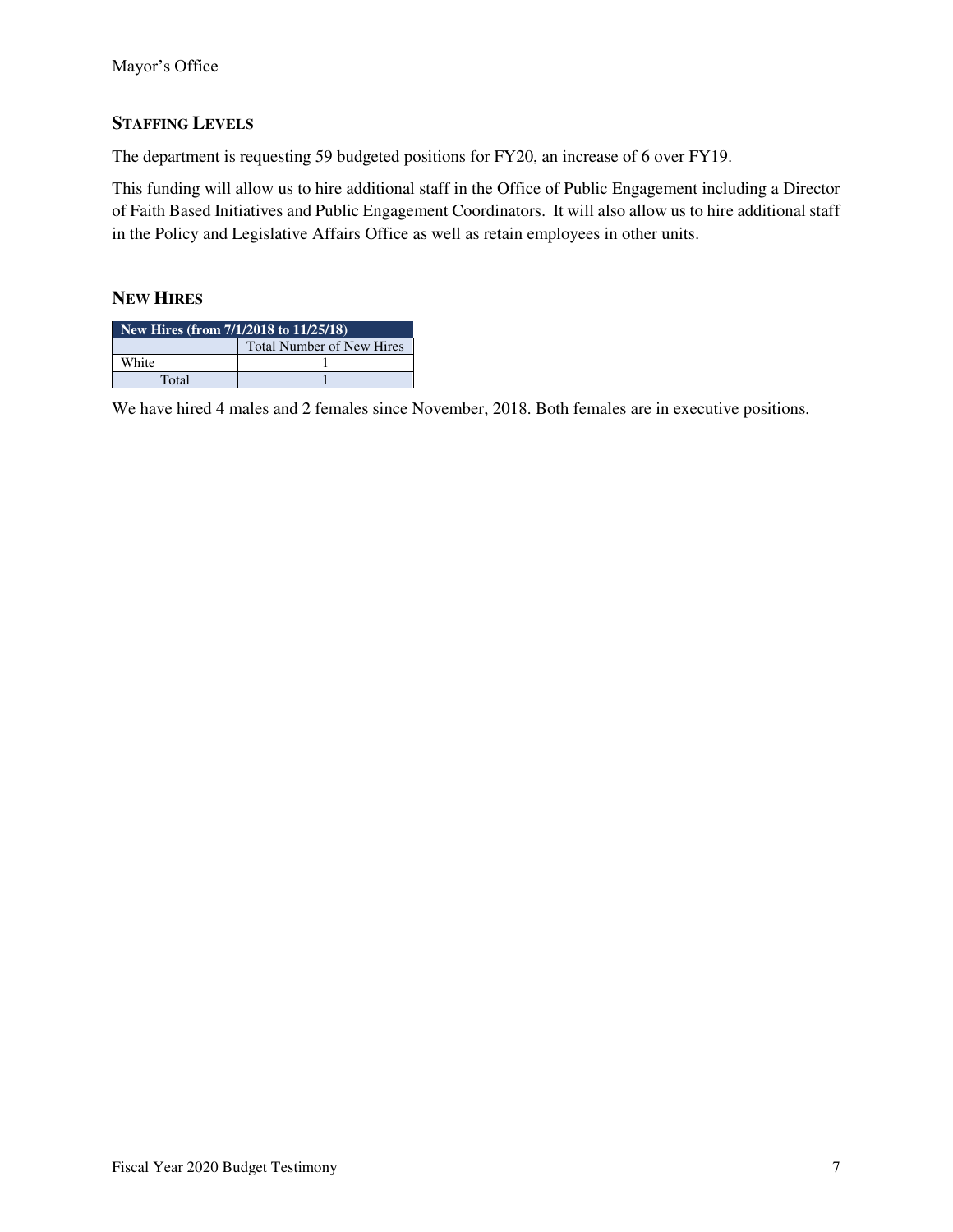## **PERFORMANCE, CHALLENGES, AND INITIATIVES**

# **MAYOR, CHIEF OF STAFF, AND EXECUTIVE OFFICE PROGRAM**

#### **FY20 Strategic Goals**

- Ensure cabinet members and departmental leadership work to inform goal-setting and priorities for the Administration through regular communication and planning with the Mayor and Chief of Staff.
- Improve interdepartmental coordination by providing regular opportunities to share information across the Administration at departmental leadership meetings, through individual meetings, and by cascading information down through departments.
- Continue to provide meaningful opportunities for all Philadelphians to interact with the Mayor and his Administration.

| <b>FY20 Performance Measures</b>                                                                                                                                                                                                                                                                                                                                                        |             |                 |        |        |
|-----------------------------------------------------------------------------------------------------------------------------------------------------------------------------------------------------------------------------------------------------------------------------------------------------------------------------------------------------------------------------------------|-------------|-----------------|--------|--------|
|                                                                                                                                                                                                                                                                                                                                                                                         | <b>FY18</b> | $FY19 YTD$ FY19 |        | FY20   |
| <b>Measure</b>                                                                                                                                                                                                                                                                                                                                                                          | Actual      | $(01 + 02)$     | Target | Target |
| Average response time to scheduling requests $(days)^{1}$                                                                                                                                                                                                                                                                                                                               |             | 6.4             | 10.0   | 10.0   |
| $\frac{1}{2}$ and $\frac{1}{2}$ and $\frac{1}{2}$ and $\frac{1}{2}$ and $\frac{1}{2}$ and $\frac{1}{2}$ and $\frac{1}{2}$ and $\frac{1}{2}$ and $\frac{1}{2}$ and $\frac{1}{2}$ and $\frac{1}{2}$ and $\frac{1}{2}$ and $\frac{1}{2}$ and $\frac{1}{2}$ and $\frac{1}{2}$ and $\frac{1}{2}$ a<br>$\alpha$ $\alpha$<br>$\cdots$ $\cdots$ $\cdots$<br>$- - - - -$<br>$\sim$ $\sim$ $\sim$ |             |                 |        |        |

*<sup>1</sup>The target is set to 10 days, following staffing adjustments in FY18 and FY19.*

## **POLICY, LEGISLATION, AND INTERGOVERNMENTAL AFFAIRS PROGRAM**

#### **FY20 Strategic Goals**

- Achieve passage of bills and resolutions that advance the joint priorities of the Administration and City Council.
- Maintain productive working relationships with City Council partners to achieve positive outcomes for all Philadelphians.
- Maintain positive relationships with state and federal partners and work with lobbyists, key stakeholders, and elected officials to protect and advance the interest of Philadelphians at the state and federal level.
- Complete existing pilot projects that utilize behavioral insights through GovLabPHL in collaboration with several City agencies and academic partners.
- Engage City employees on the practical value of using evidence and data through the PHL Government Book Club, Author Talk events, annual conference, and other employee-centered events.

| <b>FY20 Performance Measures</b>                 |             |                 |        |        |
|--------------------------------------------------|-------------|-----------------|--------|--------|
|                                                  | <b>FY18</b> | $FY19 YTD$ FY19 |        | FY20   |
| Measure                                          | Actual      | $(O1 + O2)$     | Target | Target |
| Administration-wide policy meetings <sup>1</sup> |             |                 |        |        |
| Number of external partnerships <sup>2</sup>     |             | N/A             |        |        |

*<sup>1</sup>These are bi-monthly meetings to provide professional development and trainings, and to encourage cross-departmental collaboration. <sup>2</sup>This is an annual measure, and FY19 data will be available at year-end. External partnerships are defined as partnerships with academic* 

*institutions, quasi-city agencies, or non-profit organizations that are engaged with the City to design and implement research.*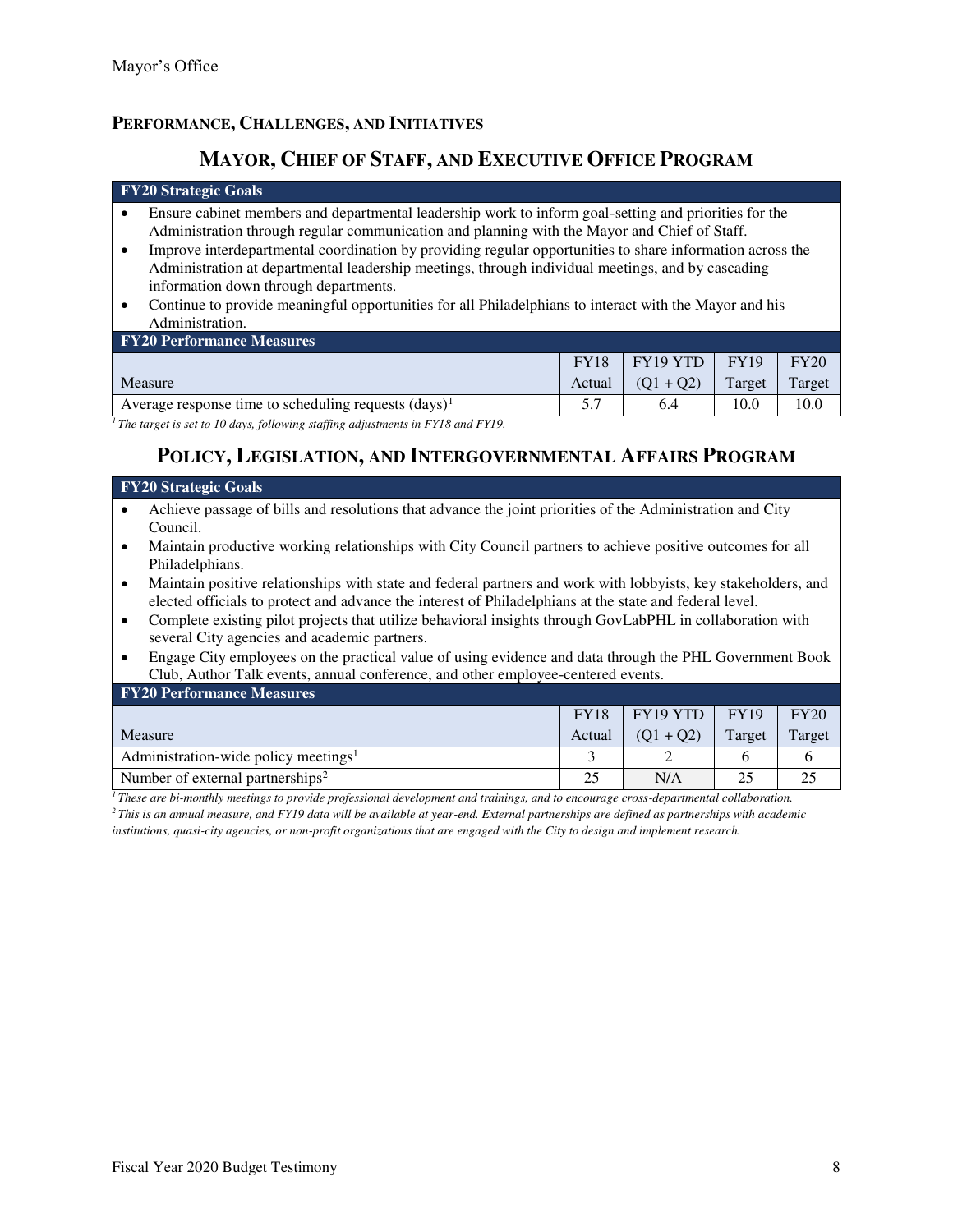# **COMMUNICATIONS AND DIGITAL PROGRAM**

#### **FY20 Strategic Goals**

- Strengthen communications and digital training, resources and coordination for all City department communications and digital staff.
- Improve citywide digital content on social media channels and in email programs through centralized support, creation and use of standardized materials and resources.
- Implement a standardized hiring, orientation, and onboarding program to recruit high-quality communications professionals into City government and train them for success.

| <b>FY20 Performance Measures</b>                       |             |             |                 |                 |
|--------------------------------------------------------|-------------|-------------|-----------------|-----------------|
|                                                        | <b>FY18</b> | FY19 YTD    |                 |                 |
| Measure                                                | Actual      | $(Q1 + Q2)$ | FY19 Target     | FY20 Target     |
| Compliance with digital reporting metrics <sup>1</sup> | 70.3%       | 56.0%       | 80.0%           | 80.0%           |
| Followers across @PhiladelphiaGov and                  | 426,987     | 436,535     | 10\% increase   | 15% increase    |
| @PhillyMayor social media platforms                    |             |             | from prior year | from prior year |
| Average response time to constituent inquiries (days)  | 8.1         | 2.6         | 10.0            | 9.0             |

*<sup>1</sup>Compliance is defined as reporting metrics to the digital director by various department social media leads each month. Without this information, the program cannot track other measures (such as overall reach of digital content).* 

# **PUBLIC ENGAGEMENT PROGRAM**

#### **FY20 Strategic Goals**

- Increase the number of people engaged in meaningful civic engagement activities and programs, commissions' public meetings, including large-scale summits; community conversations; and other informational meetings.
- Work strategically with both external and internal partners on affinity activities and programs to ensure a broad and diverse reach.
- Develop meaningful opportunities for interaction between and among City departments, agencies, and offices with public commission members and create formalized process to regularly gather commission feedback and policy recommendations for City leadership.
- Publish annual reports for commissions and produce quarterly updates to directories for the communities represented by the commissions.
- Map engagement efforts across City departments and provide internal support to maximize impact and reduce duplication.
- Provide trainings to City departments and community members to encourage collaboration and use of engagement tools and best practices, specifically driving widespread use of engagement data collection technology.
- Launch a newsletter and additional social media properties for OPE.

| <b>FY20 Performance Measures</b>                                                                   |             |             |             |         |
|----------------------------------------------------------------------------------------------------|-------------|-------------|-------------|---------|
|                                                                                                    | <b>FY18</b> | FY19 YTD    | <b>FY19</b> | FY20    |
| Measure                                                                                            | Actual      | $(Q1 + Q2)$ | Target      | Target  |
| Number of participants in commission meetings, events, and<br>community conversations <sup>1</sup> | N/A         | 663         | 2,000       | 2,000   |
| Number of public commission meetings and community<br>conversations per year <sup>2</sup>          | 28          | 16          | 30          | 30      |
| Service hours <sup>3</sup>                                                                         | 148,212     | 69,786      | 147,230     | 148,212 |
| Civic engagement hours <sup>4</sup>                                                                | 6,066       | 4,112       | 5,954       | 6,200   |

*<sup>1</sup>This is a new measure for FY19, so prior-year data is not available.* 

*2 Thanks to a new software program, the program can track unique participants at various events.* 

*<sup>3</sup>Service hours are when people are doing direct service work in their community. This includes participating in an OST program or a community clean-up, or painting in a recreation center or school. OCEVS' largest program runs during the school year, so there is a lot of down time in the first quarter. Service hours tend to spike in the spring months.*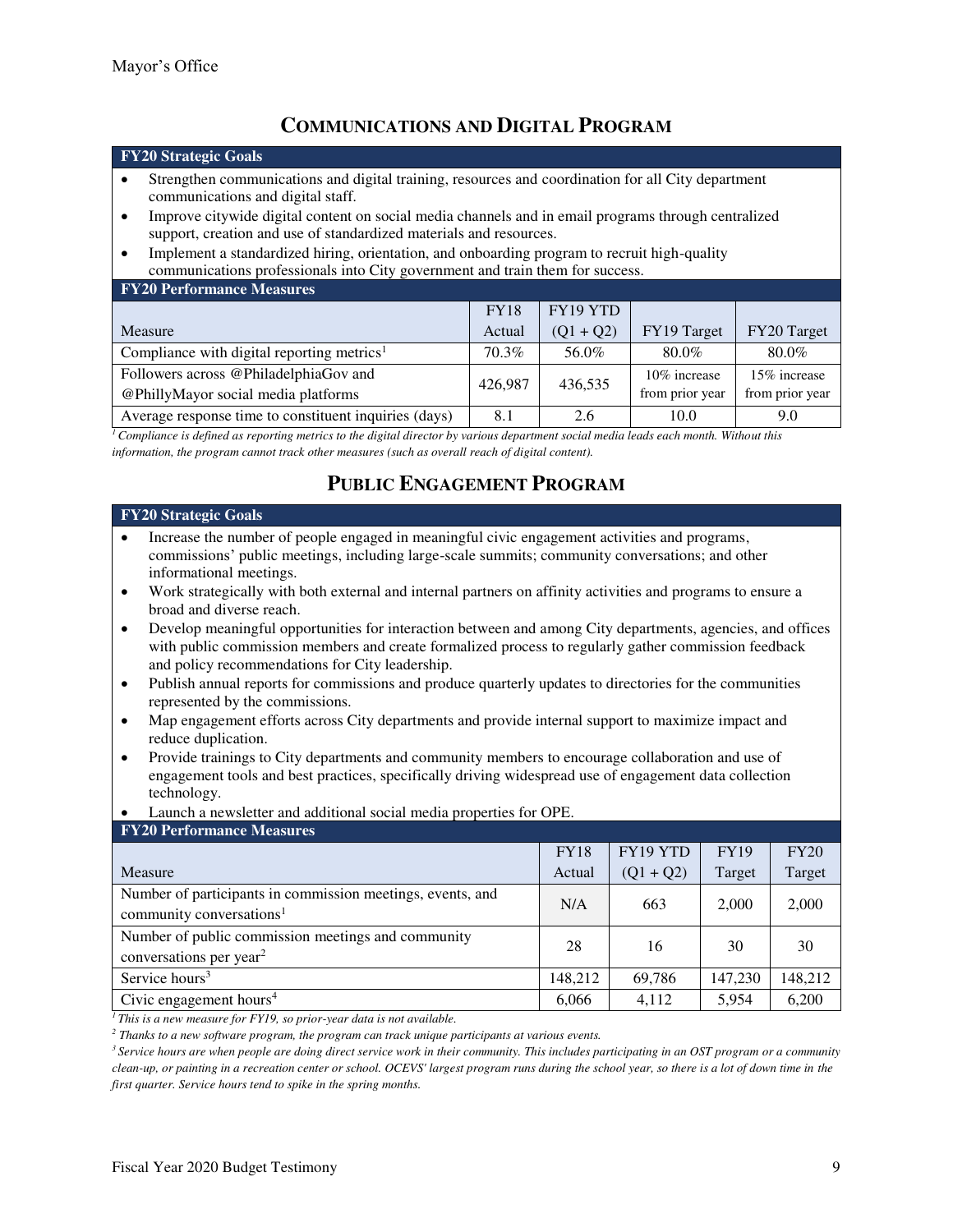*<sup>4</sup>Civic engagement hours are when people participate in a community meeting, register people to vote, attend education sessions offered by OCEVS, or attend planning meetings. These programs run in schools, primarily.*

# **DIVERSITY AND INCLUSION PROGRAM**

#### **FY20 Strategic Goals**

- Monitor and forecast the diversity of the exempt workforce to internal and external stakeholders.
- Establish the City of Philadelphia as an inclusive, equitable workplace.
- Collaborate with OEO in promoting and enhancing the availability of contracting opportunities for Minority-, Women-, and Disabled-Owned Business Enterprises (M/W/DSBEs) firms, and collaborate with the CTO in monitoring the lending practices of City depositories.
- Provide meaningful opportunities for community members to engage with and provide feedback to the Mayor's Commission on LGBT Affairs and the Mayor's Commission for People with Disabilities.
- Establish processes and policies to enhance the City's compliance with Title II of the ADA.

| <b>FY20 Performance Measures</b>                                                    |             |             |             |        |
|-------------------------------------------------------------------------------------|-------------|-------------|-------------|--------|
|                                                                                     | <b>FY18</b> | FY19 YTD    | <b>FY19</b> | FY20   |
| <b>Measure</b>                                                                      | Actual      | $(Q1 + Q2)$ | Target      | Target |
| Internal meetings convened by the Mayor's Commission on People<br>with Disabilities | 6           | 4           | b           |        |
| Meetings convened by the Commission on LGBT Affairs                                 | 12          | h           | 12          | 12     |
| Department diversity and inclusion trainings held                                   | 25          | Q           | 24          | 24     |
| Department workforce review meetings <sup>1</sup>                                   | 81          | 32          | 70          | 60     |

<sup>1</sup>*The workforce review meetings were reduced because many smaller departments had few or no changes during a 90-day period and, thus, quarterly meetings were generally not meaningful. Accordingly, the program amended the schedule so that some check-ins are quarterly and other check-ins are on a four-month or six-month basis. Thus, the FY19 and FY20 targets are lower than the FY18 year-end figure.* 

# **INTEGRITY OFFICE PROGRAM**

#### **FY20 Strategic Goals**

- Ensure 100% compliance of the Mayor, departmental and cabinet leadership with annual ethics training and financial disclosure requirements.
- Enhance communications to Executive Branch departments, offices and agencies about ethics through Integrity Officer program, written materials, social media, etc.

| Serve as a trusted resource for the Mayor and Executive Branch employees on ethics-related questions. |             |             |             |        |  |
|-------------------------------------------------------------------------------------------------------|-------------|-------------|-------------|--------|--|
| <b>FY20 Performance Measures</b>                                                                      |             |             |             |        |  |
|                                                                                                       | <b>FY18</b> | FY19 YTD    | <b>FY19</b> | FY20   |  |
| Measure                                                                                               | Actual      | $(Q1 + Q2)$ | Target      | Target |  |
| Response time to gift-related questions (days)                                                        | 2           | 2           |             |        |  |
| Number of participants in Integrity Week                                                              | 281         | 258         | 290         | 290    |  |
| Number of current Mayor's Office, Cabinet, and A-team                                                 | 100.0%      | N/A         | 100.0%      | 100.0% |  |
| employees who completed financial disclosures on time <sup>1</sup>                                    |             |             |             |        |  |
| Number of employees participating in bi-annual ethics survey <sup>2</sup>                             | N/A         | 1.534       | 950         | N/A    |  |

*<sup>1</sup>This is an annual measure, and FY19 data will be available at year-end.* 

*<sup>2</sup>The ethics survey is taken bi-annually. The last survey was taken in FY19 Q2, so this measure is shown as N/A for FY18 and for FY20. FY19 participation exceeded the target following collaboration with GovLabPHL to improve outreach and messaging for the 2018 Survey.*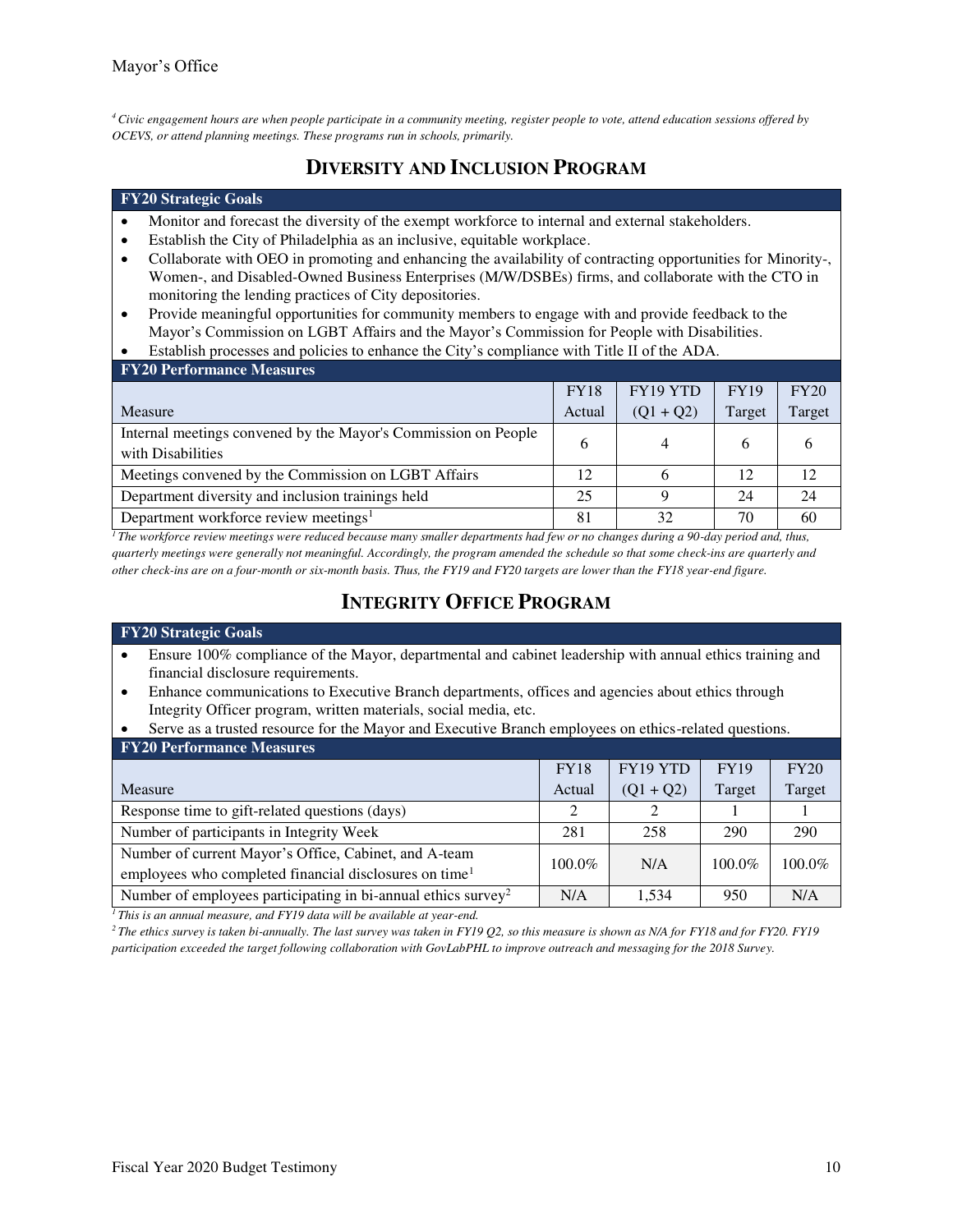## **OTHER BUDGETARY IMPACTS**

## **Federal and State (Where Applicable)**

While state and federal funding changes will not directly impact the Mayor's Office, we are closely monitoring potential threats and will work with our lobbyists and other partners to advocate for the needs of the City of Philadelphia.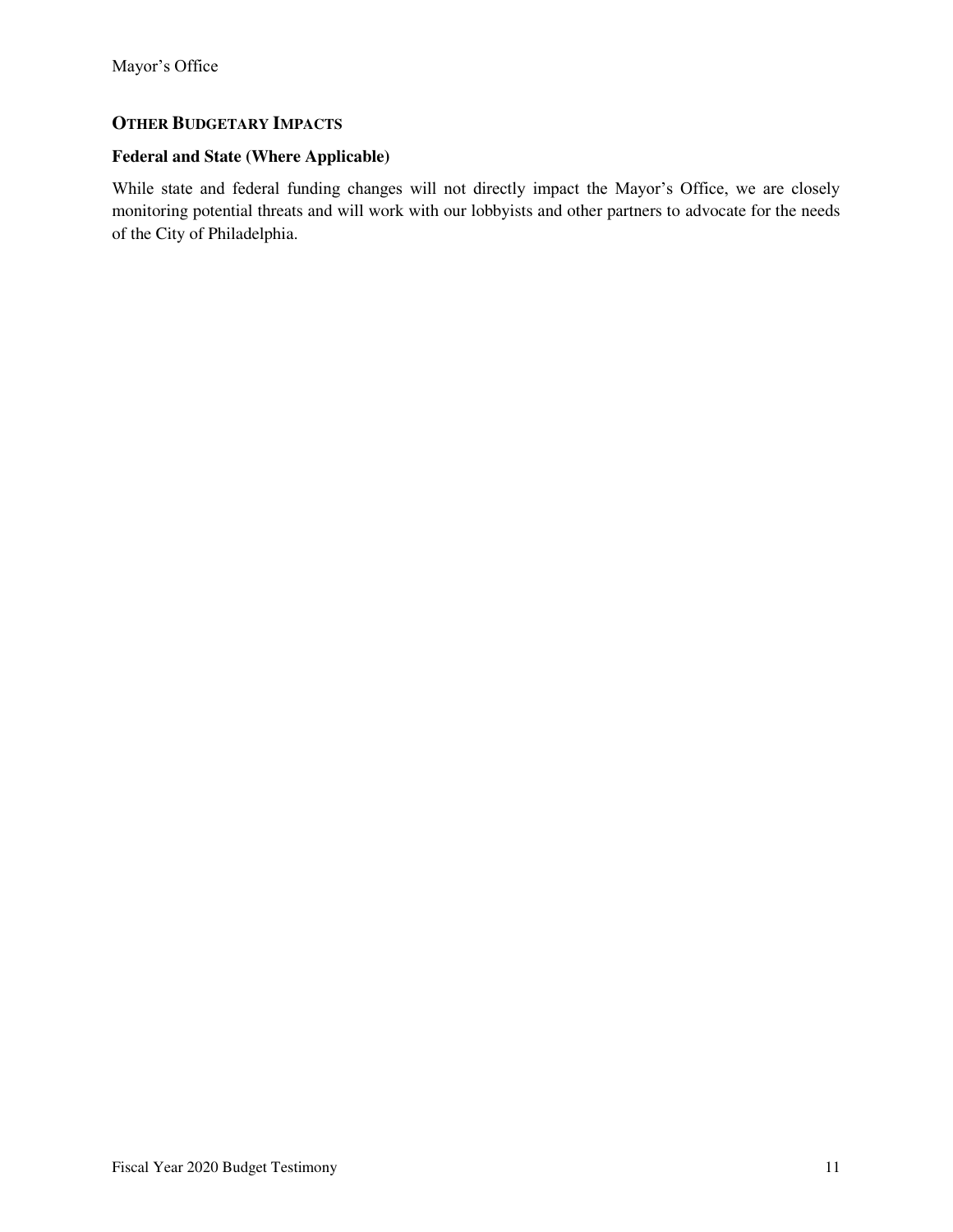# **CONTRACTING EXPERIENCE**

| M/W/DSBE Participation on Large Professional Services Contracts with For-Profit Vendors |                                                       |                                            |                          |                               |                          |                                                 |                                          |                                           |                                                       |                                                                                                                |                                                                                       |  |
|-----------------------------------------------------------------------------------------|-------------------------------------------------------|--------------------------------------------|--------------------------|-------------------------------|--------------------------|-------------------------------------------------|------------------------------------------|-------------------------------------------|-------------------------------------------------------|----------------------------------------------------------------------------------------------------------------|---------------------------------------------------------------------------------------|--|
| Top Largest Contracts over \$34,000 for FY19                                            |                                                       |                                            |                          |                               |                          |                                                 |                                          |                                           |                                                       |                                                                                                                |                                                                                       |  |
| Vendor<br>Name                                                                          | <b>Brief</b><br>Description<br>of Service<br>Provided | Dollar<br>Amount<br>$\sigma$ f<br>Contract | <b>RFP</b> Issue<br>Date | Contract<br><b>Start Date</b> | Ranges in RFP            | $%$ of<br>M/W/DSBE<br>Participation<br>Achieved | \$ Value of<br>M/W/DSBE<br>Participation | Total $%$<br>Participation -<br>All DSBEs | Total \$ Value<br>Participation -<br><b>All DSBEs</b> | Is This a Local<br>Business?<br>(principal place of<br>business located<br>within City limits)<br>[yes $/$ no] | Does the<br>Vendor Have<br>a Waiver for<br>Living Wage<br>Compliance?<br>[yes $/no$ ] |  |
|                                                                                         |                                                       |                                            |                          |                               | <b>MBE: Best Effort</b>  | $0\%$                                           | \$0                                      |                                           |                                                       |                                                                                                                |                                                                                       |  |
| Holland                                                                                 | Lobbying                                              | \$115,000                                  | 4/10/2017                | 9/1/2018                      | <b>WBE: Best Efforts</b> | $0\%$                                           | \$0                                      | $0\%$                                     | \$0                                                   | N <sub>0</sub>                                                                                                 | N <sub>0</sub>                                                                        |  |
| & Knight                                                                                | Services                                              |                                            |                          |                               | <b>DSBE: Best Effort</b> | $0\%$                                           | \$0                                      |                                           |                                                       |                                                                                                                |                                                                                       |  |
| Buchanan                                                                                |                                                       |                                            |                          |                               | MBE: 20-25%              |                                                 | \$0                                      |                                           |                                                       |                                                                                                                |                                                                                       |  |
| Ingersoll                                                                               | Lobbying<br>Services                                  | \$100,000                                  | 8/2/2016                 | 7/1/2018                      | WBE: 20-25%              | 100%                                            | \$100,000                                | 100%                                      | \$100,000                                             | N <sub>0</sub>                                                                                                 | N <sub>o</sub>                                                                        |  |
|                                                                                         |                                                       |                                            |                          |                               | DSBE: N/A                |                                                 | \$0                                      |                                           |                                                       |                                                                                                                |                                                                                       |  |
|                                                                                         | Lobbying                                              |                                            |                          |                               | <b>MBE: Best Effort</b>  |                                                 | \$0                                      |                                           |                                                       |                                                                                                                |                                                                                       |  |
| Clark Hill                                                                              | <b>Services</b>                                       | \$75,000                                   | 4/10/2017                | 9/1/2018                      | <b>WBE: Best Efforts</b> | 100%                                            | \$75,000                                 | 100%                                      | \$75,000                                              | Yes                                                                                                            | N <sub>o</sub>                                                                        |  |
|                                                                                         |                                                       |                                            |                          |                               | <b>DSBE: Best Effort</b> |                                                 | \$0                                      |                                           |                                                       |                                                                                                                |                                                                                       |  |
|                                                                                         | <b>ADA</b>                                            |                                            |                          |                               | MBE: 15-20%              | $100\%$                                         | \$100,000                                |                                           |                                                       |                                                                                                                |                                                                                       |  |
| Milligan                                                                                | Study                                                 | \$100,000                                  | 10/30/2017               | 3/1/2019                      | WBE: 15-20%              |                                                 | \$0                                      | $100\%$                                   | \$100,000                                             | Yes                                                                                                            | N <sub>o</sub>                                                                        |  |
|                                                                                         |                                                       |                                            |                          |                               | DSBE: 15-20%             |                                                 | \$0                                      |                                           |                                                       |                                                                                                                |                                                                                       |  |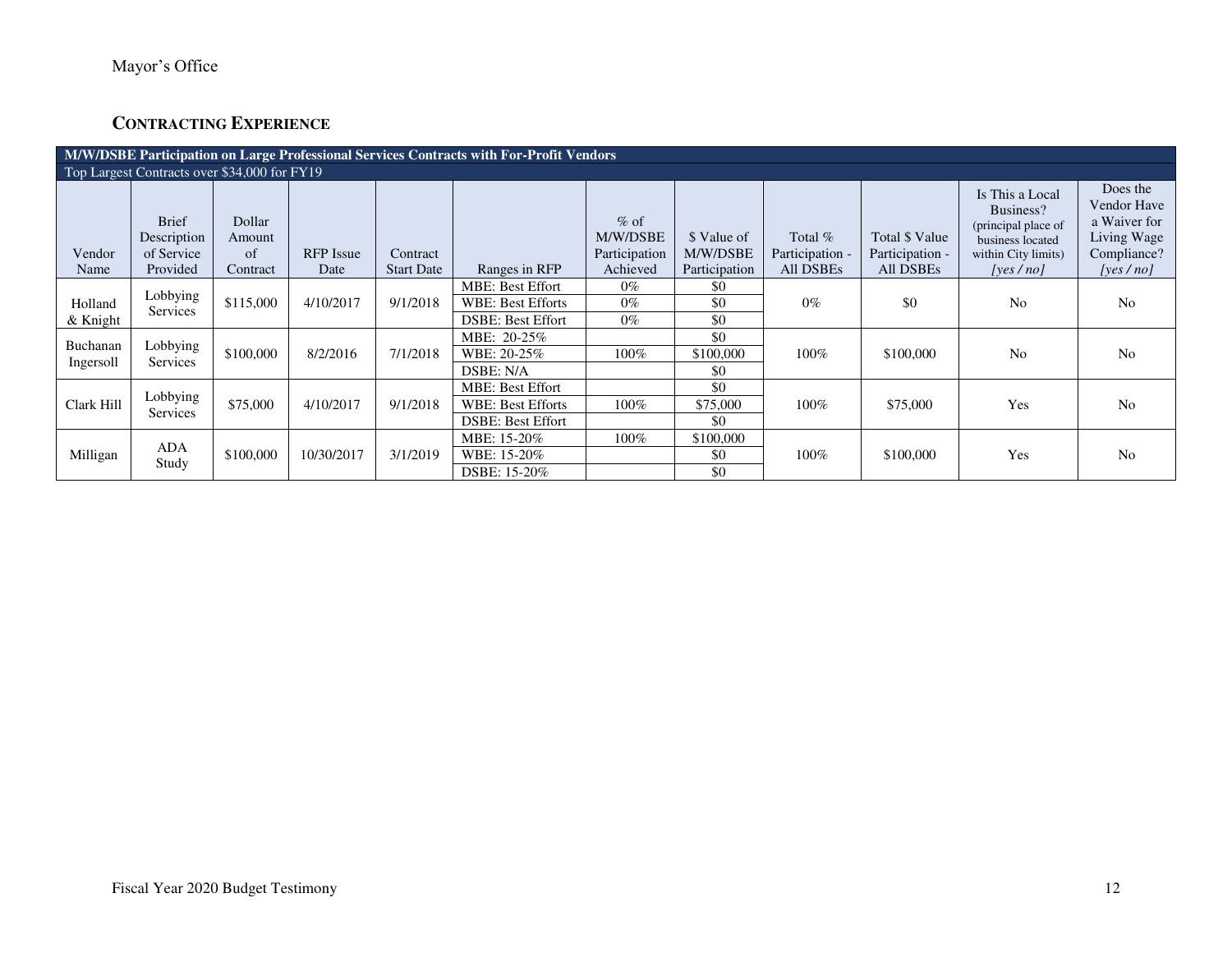# **EMPLOYEE DATA**

| <b>Staff Demographics (as of November 2018)</b> |                        |                  |                        |                          |                  |  |  |  |  |  |
|-------------------------------------------------|------------------------|------------------|------------------------|--------------------------|------------------|--|--|--|--|--|
|                                                 | <b>Full-Time Staff</b> |                  | <b>Executive Staff</b> |                          |                  |  |  |  |  |  |
|                                                 | Male                   | Female           |                        | Male                     | Female           |  |  |  |  |  |
|                                                 | African-               |                  |                        | African-                 |                  |  |  |  |  |  |
|                                                 | American               | African-American |                        | American                 | African-American |  |  |  |  |  |
| Total                                           | 6                      | 15               | Total                  | 4                        | 7                |  |  |  |  |  |
| % of Total                                      | 12%                    | 30%              | % of Total             | 12%                      | 21%              |  |  |  |  |  |
| Average Salary                                  | \$86,775               | \$75,384         | Average Salary         | \$106,000                | \$100,070        |  |  |  |  |  |
| Median Salary                                   | \$77,250               | \$69,525         | Median Salary          | \$96,125                 | \$100,000        |  |  |  |  |  |
|                                                 | White                  | White            |                        | White                    | White            |  |  |  |  |  |
| Total                                           | 6                      | 11               | Total                  | $\overline{\mathcal{L}}$ | 10               |  |  |  |  |  |
| % of Total                                      | 12%                    | $22\%$           | % of Total             | 12%                      | 29%              |  |  |  |  |  |
| Average Salary                                  | \$115,579              | \$101,468        | Average Salary         | \$147,119                | \$106,491        |  |  |  |  |  |
| Median Salary                                   | \$107,750              | \$97,850         | Median Salary          | \$131,250                | \$101,425        |  |  |  |  |  |
|                                                 | Hispanic               | Hispanic         | Hispanic<br>Hispanic   |                          |                  |  |  |  |  |  |
| Total                                           | 2                      |                  | Total                  | $\overline{2}$           | $\overline{c}$   |  |  |  |  |  |
| % of Total                                      | 4%                     | 4%               | % of Total             | $6\%$                    | $6\%$            |  |  |  |  |  |
| Average Salary                                  | \$83,625               | \$68,400         | Average Salary         | \$83,625                 | \$68,400         |  |  |  |  |  |
| Median Salary                                   | \$83,625               | \$68,400         | Median Salary          | \$83,625                 | \$68,400         |  |  |  |  |  |
|                                                 | Asian                  | Asian            |                        | Asian                    | Asian            |  |  |  |  |  |
| Total                                           | $\theta$               | 3                | Total                  | $\overline{0}$           | $\overline{c}$   |  |  |  |  |  |
| % of Total                                      | $0\%$                  | $6\%$            | % of Total             | $0\%$                    | 6%               |  |  |  |  |  |
| Average Salary                                  | N/A                    | \$80,942         | Average Salary         | N/A                      | \$86,650         |  |  |  |  |  |
| Median Salary                                   | N/A                    | \$69,525         | Median Salary          | N/A                      | \$86,650         |  |  |  |  |  |
|                                                 | Other                  | Other            | Other<br>Other         |                          |                  |  |  |  |  |  |
| Total                                           | $\boldsymbol{0}$       | 5                | Total                  | $\theta$                 | 3                |  |  |  |  |  |
| % of Total                                      | $0\%$                  | $10\%$           | % of Total             | $0\%$                    | 9%               |  |  |  |  |  |
| Average Salary                                  | N/A                    | \$81,933         | Average Salary         | N/A                      | \$102,075        |  |  |  |  |  |
| Median Salary                                   | N/A                    | \$54,000         | Median Salary          | N/A                      | \$118,450        |  |  |  |  |  |
|                                                 | Bilingual              | Bilingual        |                        | Bilingual                | Bilingual        |  |  |  |  |  |
| Total                                           | $\overline{4}$         | 6                | Total                  | $\overline{\mathcal{L}}$ | 4                |  |  |  |  |  |
| % of Total                                      | 7%                     | 12%              | % of Total             | 12%                      | 12%              |  |  |  |  |  |
| Average Salary                                  | \$84,725               | \$75,244         | Average Salary         | \$97,563                 | \$85,250         |  |  |  |  |  |
| Median Salary                                   | \$83,625               | \$72,263         | Median Salary          | \$99,000                 | \$81,275         |  |  |  |  |  |
|                                                 | Male                   | Female           |                        | Male                     | Female           |  |  |  |  |  |
| Total                                           | 14                     | 36               | Total                  | 10                       | 24               |  |  |  |  |  |
| % of Total                                      | 28%                    | 72%              | % of Total             | 29%                      | 71%              |  |  |  |  |  |
| Average Salary                                  | \$91,937               | \$84,339         | Average Salary         | \$117,972                | \$99,239         |  |  |  |  |  |
| Median Salary                                   | \$77,250               | \$76,125         | <b>Median Salary</b>   | \$107,750                | \$98,925         |  |  |  |  |  |